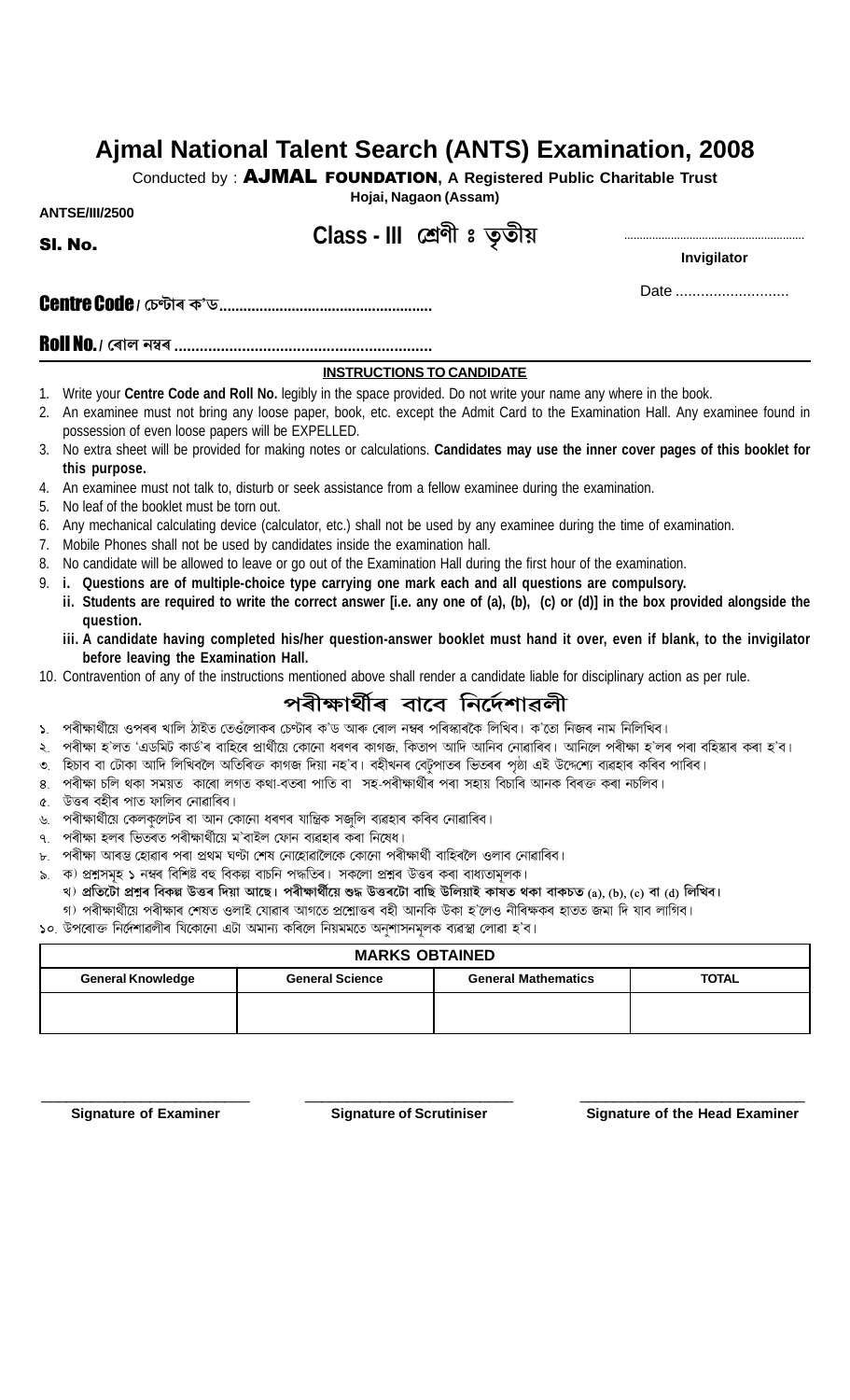### Ajmal National Talent Search Examination, 2008 **Class: III**

Full Marks/মুঠ নম্বৰ : (30+30+40)=100

### Time/সময়: 2 hours/ঘন্টা

### INSTRUCTIONS / निर्द्रमाइली:

- 1. Attempt All Questions. / প্ৰত্যেকটো প্ৰশ্নৰ উত্তৰ কৰা।
- 2. There are four options to each question. Choose the correct option by putting any one of a, b, c or d, in the box / প্ৰতিটো প্ৰশ্নৰ চাৰিটা বিকল্প উত্তৰ দিয়া আছে। শুদ্ধ উত্তৰটো বাছি উলিয়াই কাষত থকা বাকচত  $\bf a, \bf b, \bf c$  বা  $\bf d$  লিখিবা।

#### General Knowledge / সাধাৰণ জ্ঞান

| 1. | Children's Day is celebrated on-<br>কোন তাৰিখত শিশু দিবস পালন কৰা হয় ?                           |              |                             |              |             |        |  |  |  |
|----|---------------------------------------------------------------------------------------------------|--------------|-----------------------------|--------------|-------------|--------|--|--|--|
|    | 10th December/10ডিচেম্বৰ<br>a)                                                                    | b)           | 5th September/5 ছেপ্টেম্বৰ  |              |             |        |  |  |  |
|    | 14 November/14 নভেম্বৰ<br>$\mathbf{c}$                                                            | $\mathbf{d}$ | 22 October/ 22 অক্টোবৰ      |              |             |        |  |  |  |
| 2. | Who of the following is a Grand Master of Chess in India?                                         |              |                             |              |             |        |  |  |  |
|    | তলৰ কোনজন ভাৰতীয় দবাৰ গ্ৰাণ্ড মাষ্টাৰ ?                                                          |              |                             |              |             |        |  |  |  |
|    | Viswanathan Anand/বিশ্বনাথন আনন্দ<br>a)                                                           | b)           | Garry Kasparov/গেৰী কাছপাৰভ |              |             |        |  |  |  |
|    | Anatoly Karpov/আনাতোলী কাৰপ'ভ<br>c)                                                               | $\mathbf{d}$ | Anupam Baruah/অনুপম বৰুৱা   |              |             |        |  |  |  |
| 3. | Who is better known as King Khan in Bollywood?<br>বলিউডত কিং খান বুলি কোন জনাজাত ?                |              |                             |              |             |        |  |  |  |
|    | Amir Khan/আমীৰ খান<br>a)                                                                          | b)           | Shahrukh Khan/শ্বাহৰুখ খান  |              |             |        |  |  |  |
|    | Salman Khan/ছলমান খান<br>c)                                                                       | $\mathbf{d}$ | Irfan Khan/ইৰফান খান        |              |             |        |  |  |  |
| 4. | Which is the chief organ of taste?                                                                |              |                             |              |             |        |  |  |  |
|    | মুখ্য সোৱাদ অঙ্গ কোনটো?                                                                           |              |                             |              |             |        |  |  |  |
|    | $Lips\llap{/}\otimes\sigma$<br>Mouth/মুখ<br>b)<br>a)                                              | c)           | Tongue/জিভা                 | $\mathbf{d}$ | Nose/নাক    |        |  |  |  |
| 5. | ESKIMOs belong to which of the following country?<br>এস্কিমো সকল কোন দেশৰ বাসিন্দা ?              |              |                             |              |             |        |  |  |  |
|    | Greenland/গ্রীণলেণ্ড<br>a)                                                                        | b)           | Saudi Arabia/ছউদীআৰব        |              |             |        |  |  |  |
|    | Newzealand/নিউজীলেণ্ড<br>$\mathbf{c}$                                                             | $\mathbf{d}$ | England/ইংলেণ্ড             |              |             |        |  |  |  |
| 6. | In which Indian state is Kanpur located?                                                          |              |                             |              |             |        |  |  |  |
|    | ভাৰতৰ কোন ৰাজ্যত কানপুৰ অৱস্থিত ?                                                                 |              |                             |              |             |        |  |  |  |
|    | Uttar Pradesh/উত্তৰ প্ৰদেশ<br>a)                                                                  | b)           | Assam/অসম                   |              |             |        |  |  |  |
|    | Uttaranchal/উত্তৰাঞ্চল<br>$\mathbf{c}$                                                            | $\mathbf{d}$ | Bihar/বিহাৰ                 |              |             |        |  |  |  |
| 7. | Which organ controls all the functions of our body?<br>কোন অংগই শৰীৰৰ সকলো কাৰ্য নিয়ন্ত্ৰণ কৰে ? |              |                             |              |             |        |  |  |  |
|    | Heart/হৃদপিণ্ড<br>b)<br>a)<br>Brain/মগজ                                                           | $\mathbf{c}$ | Lungs/হাওঁফাওঁ              | $\mathbf{d}$ | Lever/কলিজা |        |  |  |  |
| 8. | Zebras are found only in                                                                          |              |                             |              |             |        |  |  |  |
|    | জেৱা মাত্র  পোৱা যায়                                                                             |              |                             |              |             |        |  |  |  |
|    | Africa/আফ্রিকাত<br>India/ভাৰতত<br>b)<br>a)                                                        | e)           | America/আমেৰিকাত            | d)           | Arabia/আৰবত |        |  |  |  |
|    |                                                                                                   | 1            |                             |              |             | Contd. |  |  |  |
|    |                                                                                                   |              |                             |              |             |        |  |  |  |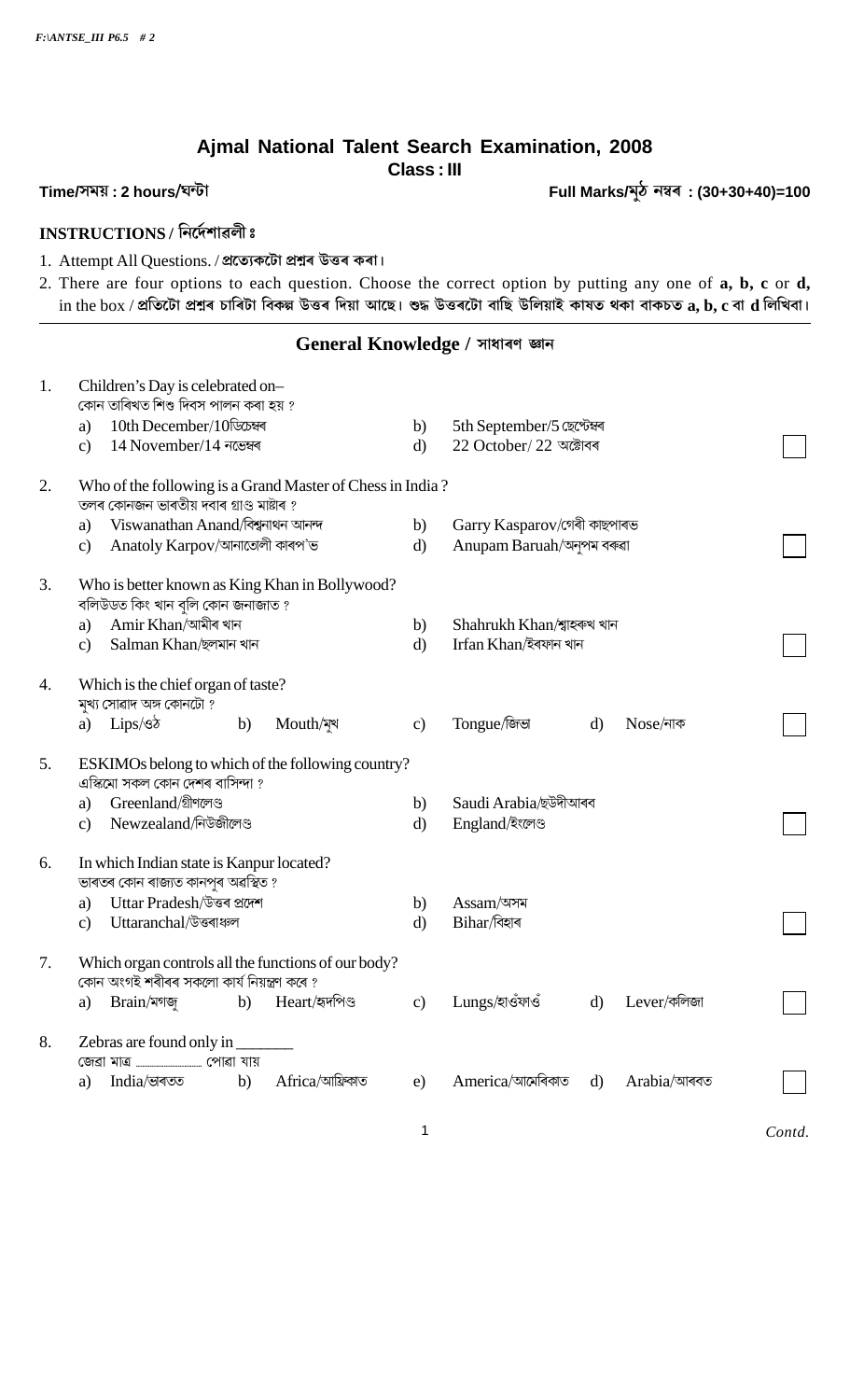| 9.  | Where would you find the Buckingham palace?<br>বাকিংহাম প্ৰাসাদ ক'ত পাবা ?                                                                                        |              |                                         |              |                     |        |
|-----|-------------------------------------------------------------------------------------------------------------------------------------------------------------------|--------------|-----------------------------------------|--------------|---------------------|--------|
|     | New York/নিউয়র্ক<br>Paris/পেৰিচ<br>b)<br>a)                                                                                                                      | $\mathbf{c}$ | London/লণ্ডন                            | $\mathbf{d}$ | Rome/ৰোম            |        |
| 10. | Who among these Presidents was also a Scientist?<br>নিম্নলিখিত ৰাষ্ট্ৰপতি সকলোৰ কোনজন এজন বিজ্ঞানীও আছিল ?<br>Sarvapally Radhakrishnan/সৰ্বপল্লী ৰাধাকৃষ্ণন<br>a) | b)           | A.P.J. Abdul Kalam/এ পি জে আব্দুল কালাম |              |                     |        |
|     | Dr. Rajendra Prasad/ডঃ ৰাজেন্দ্ৰ প্ৰসাদ<br>$\mathbf{c})$                                                                                                          | $\mathbf{d}$ | Dr. Zakir Hussain/ডঃ জাকিৰ হুছেইন       |              |                     |        |
| 11. | Who created the character "Muglee" in Jungle book?<br>জঙ্গলবুকৰ 'মোগলী' চৰিত্ৰৰ স্ৰষ্টা কোন ?                                                                     |              |                                         |              |                     |        |
|     | Rudyard Kipling/ৰুদায়াৰ্দ কিপলিং<br>a)                                                                                                                           | b)           | Premchand/প্ৰেমচন্দ                     |              |                     |        |
|     | Jim Corbett/জিম কৰবেট<br>$\mathbf{c})$                                                                                                                            | $\mathbf{d}$ | None of these/ইয়াৰে এজনো নহয়          |              |                     |        |
| 12. | "Barapani" is a lake situated in-<br>বৰাপানী হ্ৰদ ক'ত অৱস্থিত ?                                                                                                   |              |                                         |              |                     |        |
|     | $Assam/\n$ সম<br>a)                                                                                                                                               | b)           | Meghalaya/মেঘালয়                       |              |                     |        |
|     | Arunachal Pradesh/অৰুণাচল প্ৰদেশ<br>$\mathbf{c})$                                                                                                                 | $\mathbf{d}$ | None of these/ইয়াৰে এটাও নহয়          |              |                     |        |
| 13. | According to the Bible, where was Jesus born?<br>বাইবেলৰ মতে যিশুখৃষ্টৰ জন্ম ক'ত হৈছিল ?                                                                          |              |                                         |              |                     |        |
|     | Jerico/জেৰিকো<br>Bethlehum/বেথলেহেম c)<br>b)<br>a)                                                                                                                |              | Nazareth/নাজাৰেথ                        | $\mathbf{d}$ | Jerusalem/জেৰুজালেম |        |
| 14. | "Parasuram Kund", a holy place, is located in<br>'পৰশুৰাম কুণ্ড' ক'ত অৱস্থিত ?                                                                                    |              |                                         |              |                     |        |
|     | Arunachal Pradesh/অৰুণাচল প্ৰদেশ<br>a)                                                                                                                            | b)           | Meghalaya/মেঘালয়                       |              |                     |        |
|     | Rajasthan/ৰাজস্থন<br>$\mathbf{c})$                                                                                                                                | d)           | Assam/অসম                               |              |                     |        |
| 15. | What word is used to describe Signature given by celebrities to their fans?<br>বিখ্যাত ব্যক্তিৰ দ্বাৰা অনুৰাগীসকলক দিয়া হস্তাক্ষৰক কি বুলি কোৱা হয় ?            |              |                                         |              |                     |        |
|     | Monograph/মনোগ্ৰাফ<br>a)                                                                                                                                          | b)           | Biograph/বাইয়োগ্ৰাফ                    |              |                     |        |
|     | Auto graph/অটোগ্ৰাফ<br>$\mathbf{c})$                                                                                                                              | d)           | Polygraph/প'লিগ্ৰাফ                     |              |                     |        |
| 16. | The following traffic sign stands for-<br>তলত দিয়া ট্রাফিক চিহ্নটোৱে কি সুচায় ?                                                                                 |              |                                         |              |                     |        |
|     |                                                                                                                                                                   |              |                                         |              |                     |        |
|     | $Turn$ $right/\n$ োঁফালে ঘুৰা<br>a)                                                                                                                               | b)           | Wait and see/ৰোৱা আৰু চাইলোৱা           |              |                     |        |
|     | School ahead/আগত স্কুল আছে<br>$\mathbf{c})$                                                                                                                       | d)           | Stop/ৰোৱা                               |              |                     |        |
| 17. | The chocolate brand '5 Star' has been launched by which of the following companies?<br>'5 ষ্টাৰ' নামৰ চকলেট কোন কোম্পানীৰ উৎপাদিত সামগ্ৰী ?                       |              |                                         |              |                     |        |
|     | Cadburey's/কেডবেৰী b)<br>Amul/আমূল<br>a)                                                                                                                          | $\mathbf{c}$ | Nestle/নেচলে                            | $\mathbf{d}$ | Candico/কেণ্ডিকো    |        |
| 18. | Find the odd one out-<br>সাদৃশ্য নথকাটো বাছি উলিওৱা–                                                                                                              |              |                                         |              |                     |        |
|     | b)<br>a)                                                                                                                                                          | C)           |                                         | d)           |                     |        |
|     |                                                                                                                                                                   |              |                                         |              |                     |        |
|     |                                                                                                                                                                   | 2            |                                         |              |                     | Contd. |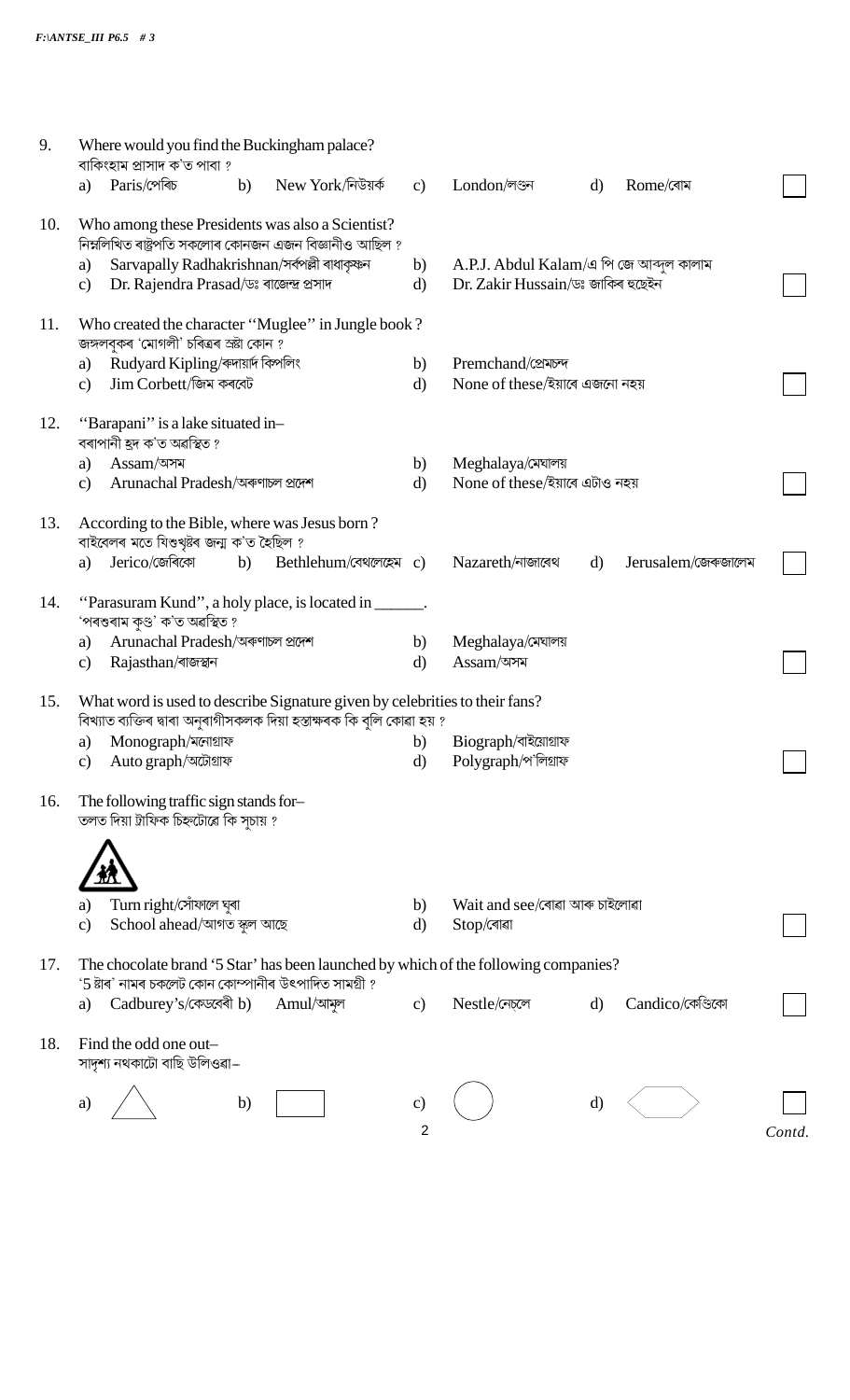| 19. |               | Identify the odd one-<br>বৈশাদৃশ্যটো বাছি উলিওৱা–                               |    |                                                                                                                                             |                |                                                                                                      |              |                                                                                                                            |        |
|-----|---------------|---------------------------------------------------------------------------------|----|---------------------------------------------------------------------------------------------------------------------------------------------|----------------|------------------------------------------------------------------------------------------------------|--------------|----------------------------------------------------------------------------------------------------------------------------|--------|
|     |               | a) Cow/গৰু                                                                      | b) | Monkey/বান্দৰ                                                                                                                               | c)             | $\mathrm{Bat}/$ বাদলি                                                                                | $\mathbf{d}$ | Pigeon/পাৰ                                                                                                                 |        |
| 20. |               | Which one of the following is a National Park?<br>তলৰ কোনটো ৰাষ্ট্ৰীয় উদ্যান ? |    |                                                                                                                                             |                |                                                                                                      |              |                                                                                                                            |        |
|     | a)            | Manas/মানস                                                                      |    |                                                                                                                                             | b)             | Sonai-Rupai/সোনাই-ৰূপাই                                                                              |              |                                                                                                                            |        |
|     | $\mathbf{c}$  | Orang/ওৰাং                                                                      |    |                                                                                                                                             | $\mathbf{d}$   | Kaziranga/কাজিৰঙা                                                                                    |              |                                                                                                                            |        |
| 21. |               | তলৰ কোনখন ঠাইক পক্ষী আত্মহত্যাৰ স্থান বুলি কোৱা হয় ?                           |    | In which of the following places birds are said to commit suicide-                                                                          |                |                                                                                                      |              |                                                                                                                            |        |
|     | a)            | Mahur/মাহুৰ                                                                     | b) | Jatinga/জাটিংগা                                                                                                                             | $\mathbf{c})$  | Tura/তুৰা                                                                                            | $\mathbf{d}$ | Haflong/হাফলং                                                                                                              |        |
| 22. |               | কোন জনগোষ্ঠীয়ে 'ঝুমুৰ' নৃত্য পৰিবেশন কৰে ?                                     |    | "Jhumur", a form of folk-dance, is performed by which tribe?                                                                                |                |                                                                                                      |              |                                                                                                                            |        |
|     | a)            | Tea-Tribes/চাহ-জনগোষ্ঠী                                                         |    |                                                                                                                                             | b)             | Khasis/খাছী জনগোষ্ঠী                                                                                 |              |                                                                                                                            |        |
|     | $\mathbf{c}$  | Angamis/আঙ্গামী জনগোষ্ঠী                                                        |    |                                                                                                                                             | $\mathbf{d}$   | $Bodos/\overline{a}$ ড়ো জনগোষ্ঠী                                                                    |              |                                                                                                                            |        |
| 23. |               | Moon is a sattelite of the ______.<br><u>চন্দ্ৰ </u> এটি উপগ্ৰহ ?               |    |                                                                                                                                             |                |                                                                                                      |              |                                                                                                                            |        |
|     |               | a) Mercury/বৃধৰ b) Earth/পৃথিৱীৰ                                                |    |                                                                                                                                             | $\mathbf{c}$ ) | Jupiter/বৃহস্পতিৰ                                                                                    | $\mathbf{d}$ | Saturn/শনিৰ                                                                                                                |        |
| 24. |               | Eden Garden is situated in ________                                             |    |                                                                                                                                             |                |                                                                                                      |              |                                                                                                                            |        |
|     | a)            |                                                                                 |    | $Kolkata/\Phi$ 'লকাতাত b) Melbourne/মেলবৰ্ণত c)                                                                                             |                | Havana/হাভানাত                                                                                       | $\mathbf{d}$ | Jerusalem/জেৰুজালেমত                                                                                                       |        |
| 25. |               |                                                                                 |    | Cardiology, a branch of Medical Science, is related to which of the following?<br>চিকিৎসা শাস্ত্ৰত 'কাৰ্ডিয়োলজি' কিহৰ চিকিৎসাৰ লগত জড়িত ? |                |                                                                                                      |              |                                                                                                                            |        |
|     | a)            | Brain/মগজ                                                                       | b) | $\sin$ ⁄ছাল                                                                                                                                 | $\mathbf{c})$  | Eyes/ $5\overline{9}$                                                                                | d)           | Heart/হৃদপিণ্ড                                                                                                             |        |
| 26. | am I?         |                                                                                 |    |                                                                                                                                             |                |                                                                                                      |              | I am a bird. I have lost the ability to fly. Instead, I have become a superb swimmer. I am mostly found in Antarctica. Who |        |
|     |               |                                                                                 |    |                                                                                                                                             |                | মই এবিধ চৰাই। মই উৰিব নোৱাৰো। কিন্তু মই পাকৈত সাতোঁৰবিদ। মই বিশেষকৈ এন্টাৰ্টিকাত থাকো। মই বাৰু কোন ? |              |                                                                                                                            |        |
|     | a)            | Dolphin/ডলফিন                                                                   | b) | Whale/তিমিমাছ                                                                                                                               | $\mathbf{c}$ ) | Palican/পেলিকান                                                                                      | d)           | Penguin/পেংগুইন                                                                                                            |        |
| 27. |               |                                                                                 |    | "Give me blood, I will give you freedom" who said this?<br>'মোক তেজ দিয়া, মই তোমালোকক স্বাধীনতা দিম' কথাষাৰ কোনে কৈছিল ?                   |                |                                                                                                      |              |                                                                                                                            |        |
|     | a)            | Swami Vivekananda/স্বামী বিবেকানন্দ                                             |    |                                                                                                                                             | b)             | Jawhar Lal Nehru/জৱাহৰ লাল নেহৰু                                                                     |              |                                                                                                                            |        |
|     | c)            | Subash Chandra Bose/সৃভাষ চন্দ্ৰ বসৃ                                            |    |                                                                                                                                             | $\mathbf{d}$   | None of these/ইয়াৰে এজনো নহয়                                                                       |              |                                                                                                                            |        |
| 28. |               | Who invented Dynamite?<br>ডাইনামাইট কোনে আবিস্কাৰ কৰিছিল ?                      |    |                                                                                                                                             |                |                                                                                                      |              |                                                                                                                            |        |
|     | a)            | Sir Issac Newton/চাৰ আইজাক নিউটন                                                |    |                                                                                                                                             | b)             | Alfred Nobel/আলফ্রেড নোবেল                                                                           |              |                                                                                                                            |        |
|     | $\mathbf{c}$  | Thomas Alva Edison/থমাছ আলভা এডিচন                                              |    |                                                                                                                                             | $\mathbf{d}$   | Graham Bell/গ্ৰাহাম বেল                                                                              |              |                                                                                                                            |        |
| 29. |               | তলৰ কোনটো আন্তৰ্জাতিক সংস্থা শিশু কল্যানৰ লগত জড়িত ?                           |    |                                                                                                                                             |                | Which of the following international organisation is related with the welfare of children-           |              |                                                                                                                            |        |
|     | a)            | UNESCO/ইউনেছকো                                                                  |    |                                                                                                                                             | b)             | UNICEF/ইউনিছেফ                                                                                       |              |                                                                                                                            |        |
|     | $\mathbf{c})$ | FAO/ফাও                                                                         |    |                                                                                                                                             | d)             | WHO/হ                                                                                                |              |                                                                                                                            |        |
|     |               |                                                                                 |    |                                                                                                                                             | 3              |                                                                                                      |              |                                                                                                                            | Contd. |
|     |               |                                                                                 |    |                                                                                                                                             |                |                                                                                                      |              |                                                                                                                            |        |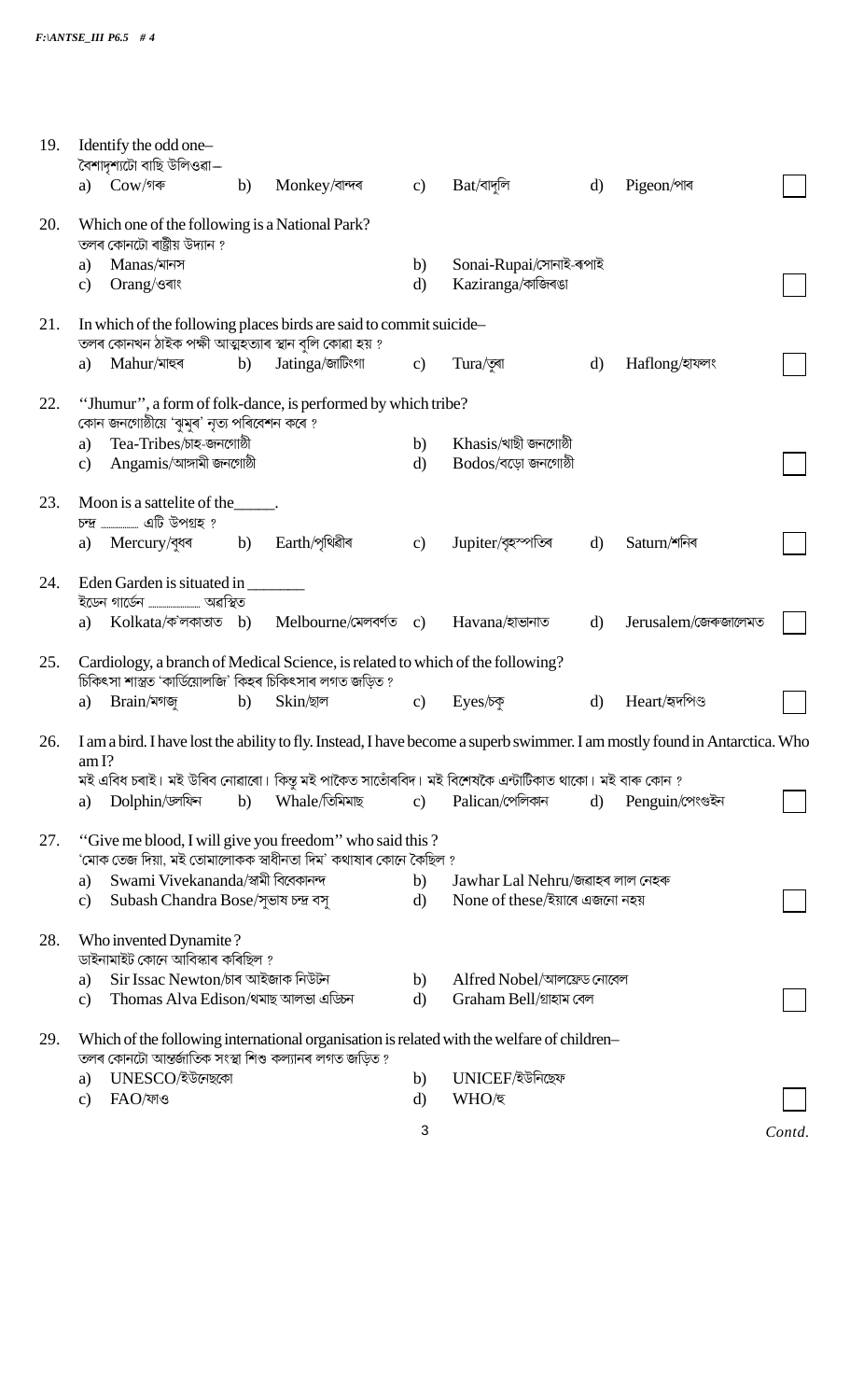| 30. | Which famous personality is known as 'Big B'?<br>কোন বিখ্যাত ব্যক্তিজন 'বিগ বি' হিচাপে জনাজাত ?                                                                                                                                                           |                    |                                                                            |              |                         |        |
|-----|-----------------------------------------------------------------------------------------------------------------------------------------------------------------------------------------------------------------------------------------------------------|--------------------|----------------------------------------------------------------------------|--------------|-------------------------|--------|
|     | Bala Saheb Thakre/বালা চাহাব ঠাকৰে<br>a)<br>Amitab Bachchan/অমিতাভ বচ্চন<br>$\mathbf{c}$                                                                                                                                                                  | b)<br>$\mathbf{d}$ | Baichung Bhutia/বাইচ্ং ভূটিয়া<br>Atal Behari Bajpayee/অটল বিহাৰী বাজপেয়ী |              |                         |        |
|     |                                                                                                                                                                                                                                                           |                    | General Science / সাধাৰণ বিজ্ঞান                                           |              |                         |        |
| 31. | A tank or glass box for keeping fish and water plants is called-<br>মাছ আৰু জলজ উদ্ভিদ ৰখা জলাধাৰ বা কাঁচৰ বাকচক কি কোৱা হয় ?                                                                                                                            |                    |                                                                            |              |                         |        |
|     | Glass palace/কাচৰ প্ৰাসাদ<br>a)<br>Herbarium/হাৰবাৰিয়াম<br>$\mathbf{c}$                                                                                                                                                                                  | b)<br>$\mathbf{d}$ | Green house/গ্ৰীণ হাউছ<br>Aquarium/একোৱাৰিয়াম                             |              |                         |        |
| 32. | Which of the following is the best soil for the growth of plants?<br>তলৰ কোনবিধ মাটি উদ্ভিদৰ বিকাশৰ বাবে উপযুক্ত ?                                                                                                                                        |                    |                                                                            |              |                         |        |
|     | Sand/বালি<br>Clay/বোকা<br>b)<br>a)                                                                                                                                                                                                                        | $\mathbf{c}$       | Loam/পলসুৱা                                                                | $\mathbf{d}$ | None of these/এটাও নহয় |        |
| 33. | How much of the Earth's surface is covered with ice?<br>ভূ-পৃষ্ঠৰ কিমান অংশ বৰফে আবৰি আছে ?                                                                                                                                                               |                    |                                                                            |              |                         |        |
|     | $rac{2}{3}$<br>b)<br>a)<br>$\frac{1}{10}$                                                                                                                                                                                                                 | c)                 | $rac{3}{2}$                                                                | d)           | $rac{2}{5}$             |        |
| 34. | What are temporary teeth in young children known as-<br>শিশুৰ অস্থায়ী দাঁতক কি বুলি কয় ?                                                                                                                                                                |                    |                                                                            |              |                         |        |
|     | Wisdom teeth/জ্ঞান দাঁত<br>a)<br>Baby teeth/শিশু দাঁত<br>$\mathbf{c}$                                                                                                                                                                                     | b)<br>$\mathbf{d}$ | Suger teeth/চেনি দাঁত<br>Milk teeth/গাখীৰ দাঁত                             |              |                         |        |
| 35. | Decayed bodies of plants and animals form-<br>মৃত উদ্ভিদ আৰু প্ৰাণীৰ পঁচা অংশৰ পৰা হোৱা দ্ৰব্যবিধ হ'ল—                                                                                                                                                    |                    |                                                                            |              |                         |        |
|     | $Soil/\overline{\mathfrak{A}}\overline{\mathfrak{b}}$<br>a)<br>Sand/বালি<br>C)                                                                                                                                                                            | b)<br>d)           | Humus/হিউমাছ<br>None of these/ইয়াৰে এটাও নহয়                             |              |                         |        |
| 36. | Which of the following metals is found in nature in free state?<br>তলৰ কোনটো ধাতৃ প্ৰকৃতিত মুক্ত অৱস্থাত পোৱা যায় ?                                                                                                                                      |                    |                                                                            |              |                         |        |
|     | Sodium/ছ'ডিয়াম<br>a)<br>Gold/সোণ<br>$\mathbf{c}$                                                                                                                                                                                                         | b)<br>$\mathbf{d}$ | Aluminium/এলুমিনিয়াম<br>None of these/ইয়াৰে এটাও নহয়                    |              |                         |        |
| 37. | Which of the following plant is a climber?<br>তলৰ কোনবিধ বগাই যাব পৰা গছ?                                                                                                                                                                                 |                    |                                                                            |              |                         |        |
|     | Sugar Cane/কৃঁহিয়াৰ<br>Datura/ধুতুৰা<br>b)<br>a)                                                                                                                                                                                                         | c)                 | $Pea/\overline{\lambda}$ টৰ মাহ                                            | $\mathbf{d}$ | Coffee plant/কফিগছ      |        |
| 38. | Match the following-<br>তলত দিয়াবোৰ সজোৱা ঃ<br>Taste/সোৱাদ<br>Eyes/চকু<br>1)<br>$\ddot{1}$<br>Nose/নাক<br>$\ddot{\mathbf{n}}$ )<br>Sight/দৃষ্টি<br>2)<br>Tongue/জিভা<br>Hearing/<br>3)<br>$\dddot{\mathbf{m}}$ )<br>Ears/কাণ<br>Smell/গোন্ধ<br>4)<br>iv) |                    |                                                                            |              |                         |        |
|     | 1-ii, 2-iii, 3-i,<br>$4 - iv$<br>a)<br>1-ii, 2-iv, 3-i,<br>$4 - i$<br>$\mathbf{c}$                                                                                                                                                                        | b)<br>d)           | 1-iii, 2-i, 3-iv, 4-ii<br>1-ii, 2-i, 3-iv, 4-iii                           |              |                         |        |
|     |                                                                                                                                                                                                                                                           | 4                  |                                                                            |              |                         | Contd. |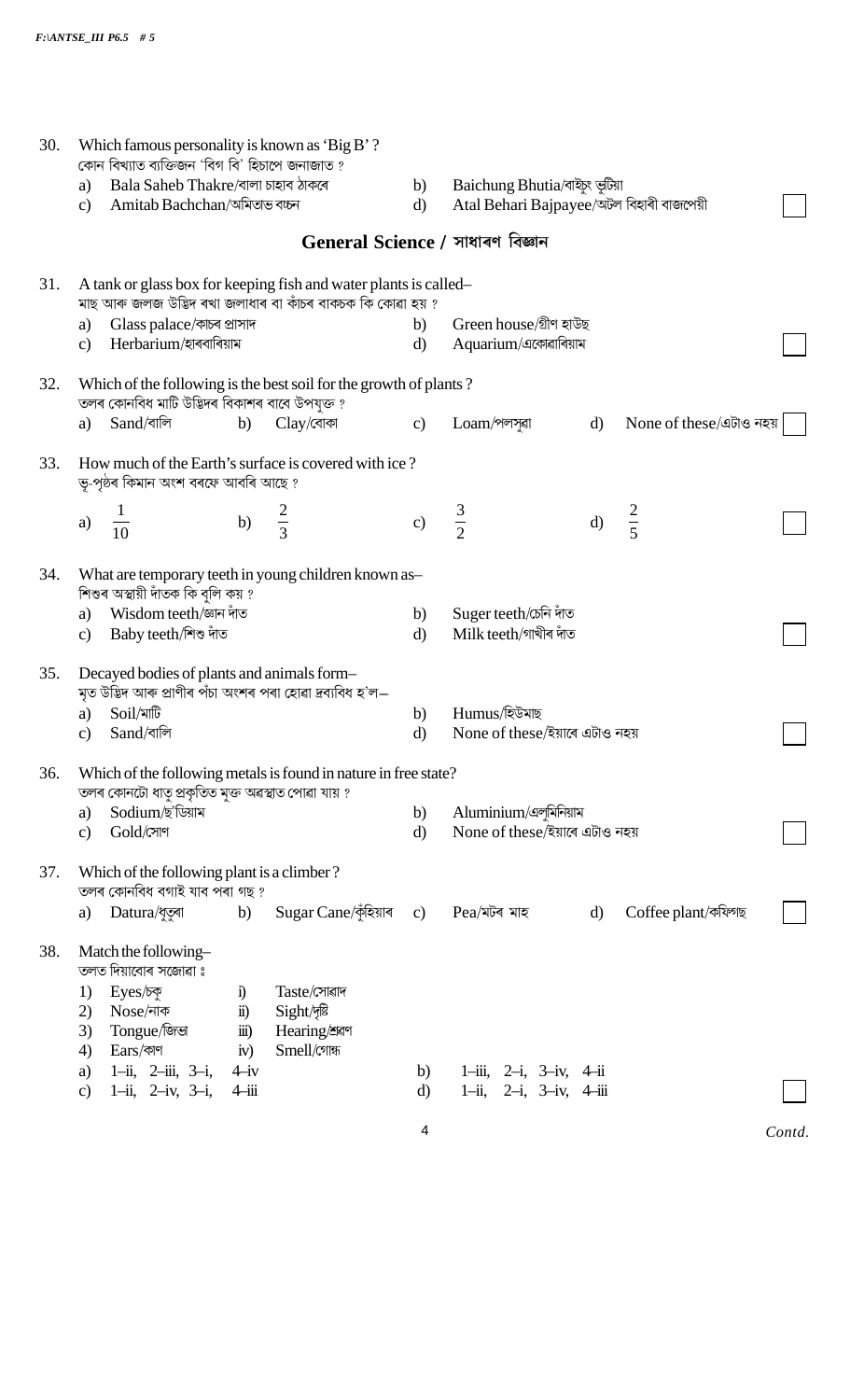39. Seen from the outer space, the Earth looks mainly blue because most of the earth is covered with-পৃথিৱীখন বাহিৰৰ কোনো স্থানৰ পৰা চালে সাধাৰণতে নীলা দেখা যায়, তাৰ কাৰণ হ'ল যে পৃথিৱীৰ অধিকাংশ আবৰি আছে .. . 1 a) Mountains/পৰ্বতৰে b) Ice/বৰফৰে Deserts/মৰুভূমিৰে Oceans/সাগৰেৰে  $\mathbf{c}$  $\mathbf{d}$ 40. The normal body temperature of human beings is-মানহৰ শৰীৰৰ সাধাৰণ উষ্ণতা হ'লa)  $37^{\circ}F$  $37^{\circ}$ C  $39^0C$  $b)$ 98.4°C  $\mathbf{c}$  $\mathbf{d}$ The Environment day is celebrated on-41. পৰিবেশ দিৱস পালন কৰা হয় a) 5th June/5 জুন  $b)$ 5th October/5 অক্টোবৰ c) 5th July/5 জুলাই 5th August/5 আগষ্ট  $\mathbf{d}$ 42. Which of the following is not a part of the digestive system? তলৰ কোনটো পাচন প্ৰক্ৰিয়াৰ অংশ নহয়— Pancreas/অগ্ন্যাশয় a) Liver/यक्र Stomach/পাকস্থলী Lungs/হাওঁফাওঁ  $b)$  $\mathbf{c}$  $\mathbf{d}$ 43. Which planet is known as the 'Red Planet'? কোনটো গ্ৰহক 'ৰঙা গ্ৰহ' বুলি জনা যায় ? a) Mars/মঙ্গল  $b)$ Saturn/শনি Venus/শুক্র Neptune/নেপচন  $\mathbf{c}$  $\mathbf{d}$ 44. A bird has two toes pointing upwards and two toes pointing downwards. This bird is most likely to be a-উৰ্দ্ধমুখী আৰু নিম্নমুখী দুটাকৈ আঙুলি থকা চৰাইবিধ হ'ব a) Preying bird/চিকাৰী চৰাই swimming bird/সাঁতোৰা চৰাই  $b)$ c) Perching bird/জিৰণি লোৱা চৰাই climbing bird/বগাই যোৱা চৰাই  $\rm d$ 45. The temperature of the Sun's surface is-সূৰ্য্য পৃষ্ঠৰ উষ্ণতা হ'ল—  $7000^{\circ}$ C 8000°C 5500<sup>°</sup>C 7500<sup>°</sup>C  $b)$ a)  $\mathbf{c}$  $\mathbf{d}$ 46. Salt may be separated from a solution of salt and water by-পানীৰ দ্ৰৱৰ পৰা নিমখ পৃথক কৰা পদ্ধতিটো হ'ল– a) Filtering/পৰিশ্ৰাৱণ Cooling/শিক্তীকৰণ  $c)$  $\mathbf{c})$ Heating/অপকৰণ  $\mathbf{d}$ Stirring/আলোড়া 47. The rear view mirror in motor vehicles is a-যান বাহনত ব্যৱহাৰ হোৱা দাপোনখন— Convex mirror/অৱতল দাপোন  $b)$ Concave mirror/উত্তল দাপোন  $a)$ None of these/ইয়াৰে এটাও নহয় c) Plain mirror/সমতল দাপোন  $\mathbf{d}$ 48. Which of the following is not a source of water? তলৰ কোনটো পানীৰ উৎস নহয়  $Pond/\gamma$ খুৰী Water filter/পানী ফিল্টাৰ a) Rain/বৰষুণ b) Tube well/দমকল  $\mathbf{c}$ d) Cigarette contains \_which causes cancer. 49. ..... কেঞ্চাৰ ৰোগৰ কাৰক— চিগাৰেটত থকা .......... Melanin/মেলানিন Nicotine/নিকোটিন Keratine/কেৰাটিন Caffeine/কেফিন  $b)$  $\mathbf{c}$  $\mathbf{d}$ a)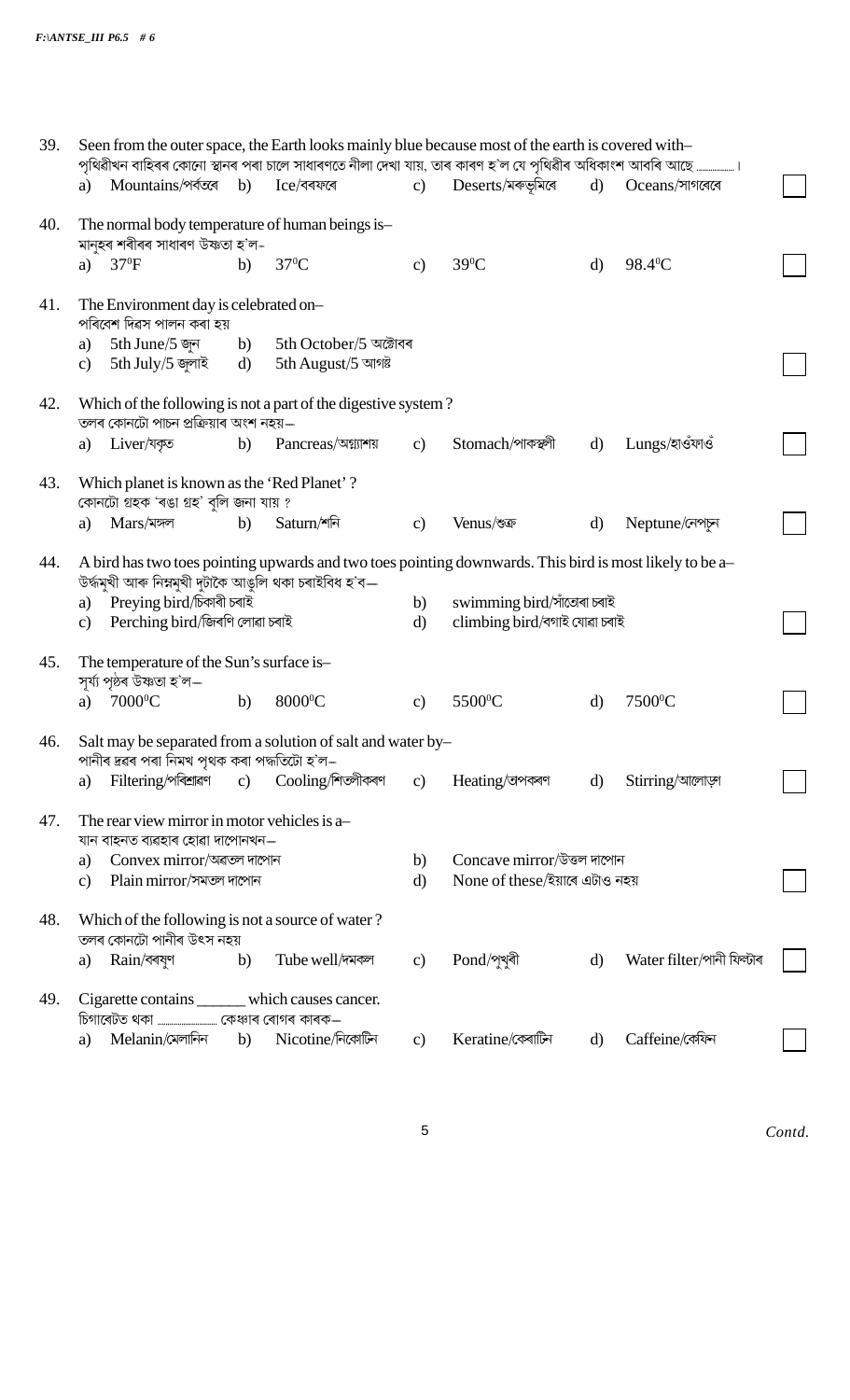| 50. |               | Which of the following is a stem?<br>কোনটো এবিধ কাণ্ড?                                                     |    |                                                                            |               |                                         |              |                      |        |
|-----|---------------|------------------------------------------------------------------------------------------------------------|----|----------------------------------------------------------------------------|---------------|-----------------------------------------|--------------|----------------------|--------|
|     | a)            | Carrot/গাজৰ                                                                                                | b) | Radish/अला                                                                 | $\mathbf{c}$  | Ginger/আদা                              | d)           | Turnip/blenchl       |        |
| 51. |               | গছৰ পাতত থকা সৰু সৰু ছিদ্ৰক কি বুলি কোৱা হয় ?                                                             |    | Plants take in air through tiny openings on their leaves which are called- |               |                                         |              |                      |        |
|     | a)            | Spore/ৰেণ                                                                                                  | b) | Stomata/পত্ৰৰন্ধ                                                           | $\mathbf{c}$  | Veins/শিৰা                              | $\mathbf{d}$ | All of these/আটাইবোৰ |        |
| 52. |               | বৰফ পানীৰ কোনটো অৱস্থা ?                                                                                   |    |                                                                            |               |                                         |              |                      |        |
|     | a)            | Solid/গোটা                                                                                                 | b) | Liquid/জ্ঞল                                                                | $\mathbf{c}$  | $Gas$ /গেছীয়                           | $\mathbf{d}$ | All of these/আটাইবোৰ |        |
| 53. |               | Pure liquid obtained after filteration is called-<br>পৰিশ্ৰাৱণ পদ্ধতিৰে পোৱা বিশুদ্ধ তৰল পদাৰ্থক কোৱা হয়- |    |                                                                            |               |                                         |              |                      |        |
|     | a)            | Filtrate/পৰিশ্ৰুত                                                                                          | b) | Mixture/মিশ্র                                                              | $\mathbf{c})$ | Solution/                               | $\mathbf{d}$ | Lubricant/পিছল কাৰক  |        |
| 54. |               | Which of the following dissolves in kerosene-<br>তলৰ কোনটো কেৰাচিন তেলত দ্ৰৱীভূত হয়—                      |    |                                                                            |               |                                         |              |                      |        |
|     | a)            | Water/পানী                                                                                                 |    | b) Coconut oil/নাৰিকল তেল                                                  |               |                                         |              |                      |        |
|     | $\mathbf{c}$  | $\text{Wax}/\text{NN}$                                                                                     | d) | Salt/নিমখ                                                                  |               |                                         |              |                      |        |
| 55. |               | Which factor cannot change the weather?<br>তলৰ কোনটোৱে বতৰ পৰিবৰ্তন কৰিব নোৱাৰে ?                          |    |                                                                            |               |                                         |              |                      |        |
|     | a)            | Water/পানী                                                                                                 | b) | $Sun$ /সূর্য্য                                                             | $\mathbf{c}$  | Clouds/ডাৱৰ                             | e)           | Wind/বতাহ            |        |
| 56. |               | What causes days and night?<br>দিন আৰু ৰাতি হোৱাৰ কাৰণ হ'ল–                                                |    |                                                                            |               |                                         |              |                      |        |
|     | a)            | Sun's rotation/সূৰ্য্যৰ আৱৰ্তন                                                                             |    |                                                                            | b)            | Earth's rotation/পৃথিৱীৰ আৱৰ্তন         |              |                      |        |
|     | $\mathbf{c})$ | Earth's revolution/পৃথিৱীৰ পৰিভ্ৰমণ                                                                        |    |                                                                            | $\mathbf{d}$  | Sun's revolution/সূৰ্য্যৰ পৰিভ্ৰমণ      |              |                      |        |
| 57. |               | Which of the following is not a matter?<br>তলৰ কোনটো এটা পদাৰ্থ নহয়–                                      |    |                                                                            |               |                                         |              |                      |        |
|     | a)            | Shadow <sup>[5]</sup>                                                                                      |    |                                                                            | b)            | Water vapour/জলীয় বাষ্প                |              |                      |        |
|     | $\mathbf{c})$ | $Air/\sqrt{3}$ য়ু                                                                                         |    |                                                                            | d)            | Oxygen gas/অক্সিজেন গেছ                 |              |                      |        |
| 58. |               | তলৰ কোনটো ৰন্ধনত ইন্ধন হিচাপে ব্যৱহাৰ কৰা নহয়।                                                            |    | Which of the following is not used as fuel in cooking?                     |               |                                         |              |                      |        |
|     | a)            | $L.P.G./$ এল.পি.জি.                                                                                        |    |                                                                            | b)            | Gobar gas/গোবৰ গেছ                      |              |                      |        |
|     | $\mathbf{c})$ | Methane/মিথেন                                                                                              |    |                                                                            | $\rm d$       | LPG and Gobar gas/এল.পি.জি আৰু গোবৰ গেছ |              |                      |        |
| 59. |               | তলৰ কোনটো প্ৰাথমিক চিকিৎসাত ব্যৱহাৰ কৰা নহয়-                                                              |    | Which of the following items is not used as first aid item?                |               |                                         |              |                      |        |
|     | a)            | Adhesive bandages/আঠাযুক্ত বন্ধনী<br>Cotton/কপাহ                                                           |    |                                                                            | b)            | Dettol/ডেট্ল<br>Injection/বেজী          |              |                      |        |
|     | $\mathbf{c})$ |                                                                                                            |    |                                                                            | d)            |                                         |              |                      |        |
| 60. |               | এটা আদৰ্শ ঘৰে কিহৰ বিপৰীতে নিৰাপত্তা দিয়ে ?                                                               |    | An ideal house should provide protection against-                          |               |                                         |              |                      |        |
|     | a)            | Enemies/*                                                                                                  |    |                                                                            | b)            | Rough weather/বেয়া বতৰ                 |              |                      |        |
|     | $\mathbf{c})$ | Robbers and theives/ডকাইত আৰু চোৰ                                                                          |    |                                                                            | d)            | All of these/আটাইবোৰ                    |              |                      |        |
|     |               |                                                                                                            |    |                                                                            | 6             |                                         |              |                      | Contd. |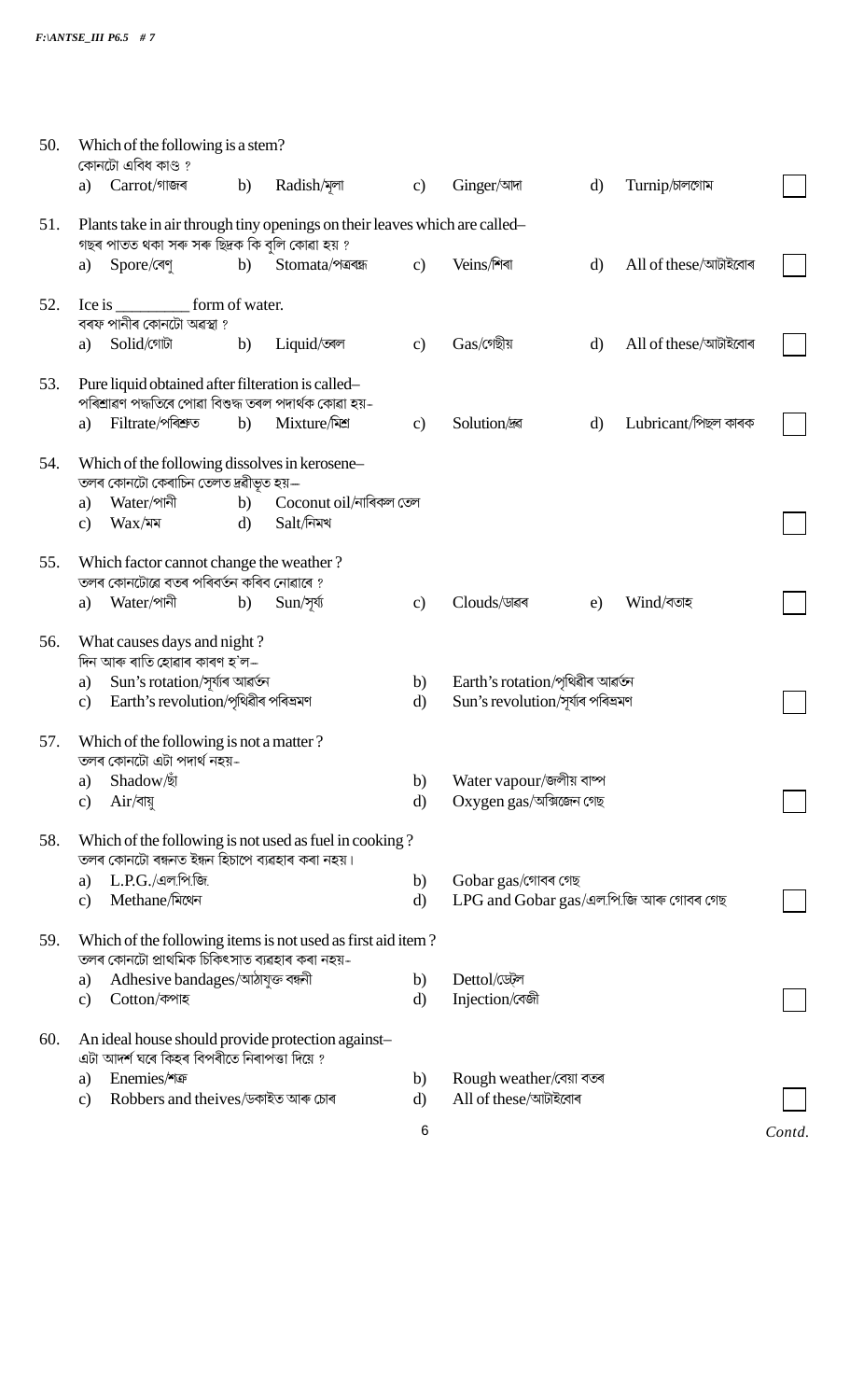## General Mathematics / সাধাৰণ গণিত

| 61. | Three fourths of a century is equal to-<br>এক শতকৰ তিনি চতুৰ্থাংশ হ'ল–                                                                      |    |                                          |                    |                                                                  |              |                |  |
|-----|---------------------------------------------------------------------------------------------------------------------------------------------|----|------------------------------------------|--------------------|------------------------------------------------------------------|--------------|----------------|--|
|     | 25<br>a)                                                                                                                                    | b) | 50                                       | $\mathbf{c}$       | 75                                                               | $\mathbf{d}$ | 65             |  |
| 62. | Which of the following numbers is exactly divisible by 3?<br>তলৰ কোনটো সংখ্যা 3 ৰে বিভাজ্য ?<br>2, 22, 222, 2222, 22222.                    |    |                                          |                    |                                                                  |              |                |  |
|     | 22<br>a)                                                                                                                                    | b) | 222                                      | $\mathbf{c}$       | 2222                                                             | $\mathbf{d}$ | 22222          |  |
| 63. | The fractions which have different numerators are called-<br>ভিন্ন লব বিশিষ্ট ভগ্নাংশবোৰক কোৱা হয়–                                         |    |                                          |                    |                                                                  |              |                |  |
|     | Like fractions/সদৃশ ভগ্নাশ<br>a)<br>Mixed fractions/মিশ্র ভগ্নাংশ<br>$\mathbf{c}$                                                           |    |                                          | b)<br>$\mathbf{d}$ | Unlike fractions/অসদৃশ ভগ্নাংশ<br>None of these/ইয়াৰে এটাও নহয় |              |                |  |
| 64. | What must be added to 130 to get 475 ?<br>$130$ ৰ লগত কিমান যোগ কৰিলে $475$ পোৱা যাব ?                                                      |    |                                          |                    |                                                                  |              |                |  |
|     | 275<br>a)                                                                                                                                   | b) | 245                                      | $\mathbf{c}$       | $15 \times 23$                                                   | $\mathbf{d}$ | $15 \times 13$ |  |
| 65. | Which of the following figures has equal faces?<br>তলৰ কোনটো চিত্ৰৰ আটাইবোৰ পৃষ্ঠ সমান ?                                                    |    |                                          |                    |                                                                  |              |                |  |
|     | Cube/ঘনক<br>a)                                                                                                                              | b) | $\emph{Cuboid}/$ আয়তীয় ঘনক $\emph{c)}$ |                    | Cylinder/pet                                                     | d)           | Circle/বৃত্ত   |  |
| 66. | The number of triangles in the figure $\angle \angle \angle$ is-                                                                            |    |                                          |                    |                                                                  |              |                |  |
|     | চিত্ৰটোত থকা সৰ্বমুঠ ত্ৰিভুজৰ সংখ্যা হ'ল—                                                                                                   |    |                                          |                    |                                                                  |              |                |  |
|     | 8<br>a)<br>9<br>$\mathbf{c}$                                                                                                                |    |                                          | b)<br>$\rm d$      | 6<br>None of these/ইয়াৰে এটাও নহয়                              |              |                |  |
|     |                                                                                                                                             |    |                                          |                    |                                                                  |              |                |  |
| 67. | Multiplication is the short way of repeated-<br>তলৰ কোনটোৰ পুনৰাবৃত্তিৰ চুটি প্ৰক্ৰিয়া হ'ল পূৰণ ?                                          |    |                                          |                    |                                                                  |              |                |  |
|     | Subtraction/বিয়োগ<br>a)<br>Division/হৰণ<br>c)                                                                                              |    |                                          | b)<br>$\rm d$      | Addition/যোগ<br>None of these/ইয়াৰে এটাও নহয়                   |              |                |  |
|     |                                                                                                                                             |    |                                          |                    |                                                                  |              |                |  |
|     | 68. $\frac{1}{2}$ of $12 + \frac{1}{3}$ of $12 \div \frac{1}{4}$ of $8 = ?$                                                                 |    |                                          |                    |                                                                  |              |                |  |
|     | $12\pi\frac{1}{2}+12\pi\frac{1}{3}\div 8\pi\frac{1}{4}=?$                                                                                   |    |                                          |                    |                                                                  |              |                |  |
|     | 10<br>a)                                                                                                                                    | b) | 5                                        | $\mathbf{c})$      | 8                                                                | $\mathbf{d}$ | 12             |  |
| 69. | The perimeter of a triangle having the sides of length 3 cm., 4 cm. and 5 cm. is-<br>3cm., 4cm. আৰু 5cm. বাহু বিশিষ্ট ত্ৰিভুজৰ পৰিসীমা হ'ল– |    |                                          |                    |                                                                  |              |                |  |
|     | $12cm$ .<br>a)                                                                                                                              | b) | 60cm.                                    | $\mathbf{c})$      | 35cm.                                                            | $\rm d$      | 24cm.          |  |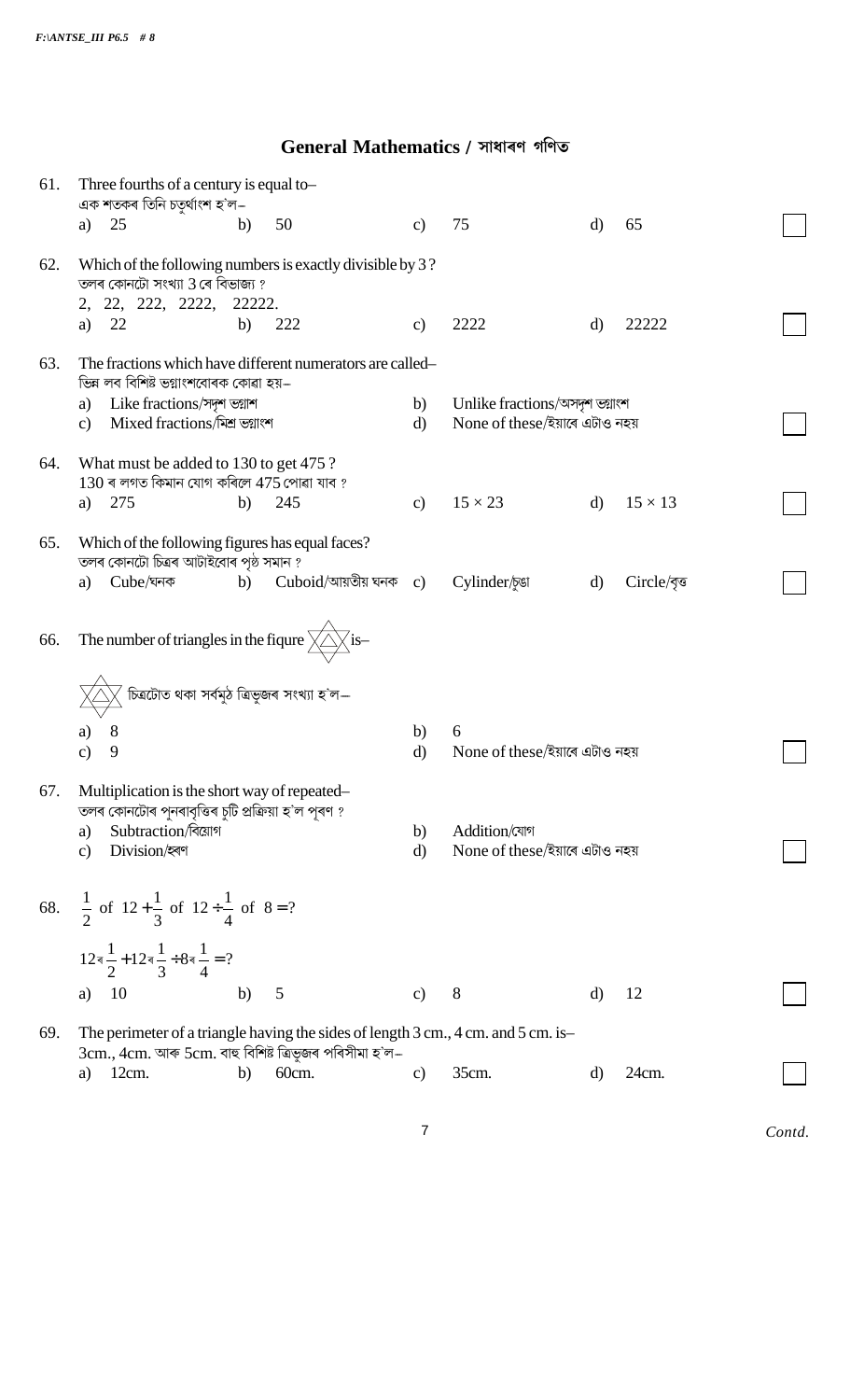| 70. |                     |                                                                                                                     |                  |             |                    | Bina read $\frac{5}{8}$ of a book in the morning and $\frac{1}{8}$ in the evening. How much is left?     |              |                                                                                                                                                                                                                                                             |        |
|-----|---------------------|---------------------------------------------------------------------------------------------------------------------|------------------|-------------|--------------------|----------------------------------------------------------------------------------------------------------|--------------|-------------------------------------------------------------------------------------------------------------------------------------------------------------------------------------------------------------------------------------------------------------|--------|
|     |                     |                                                                                                                     |                  |             |                    | বীনাই এখন কিতাপৰ $\frac{5}{8}$ অংশ ৰাতিপুৱা আৰু $\ \frac{1}{8}$ অংশ আবেলি পঢ়িলে, কিমান অংশ বাকী থাকিল ? |              |                                                                                                                                                                                                                                                             |        |
|     | a)                  | $\frac{6}{8}$                                                                                                       | b) $\frac{3}{4}$ |             | c) $\frac{1}{4}$   |                                                                                                          | $\mathbf{d}$ | $\frac{1}{8}$                                                                                                                                                                                                                                               |        |
| 71. |                     | One third of the largest two digit odd number is-<br>দুটা অংক বিশিষ্ট আটাইতকৈ ডাঙৰ অযুগ্ম সংখ্যাৰ এক-তৃতীয়াংশ হ'ল— |                  |             |                    |                                                                                                          |              |                                                                                                                                                                                                                                                             |        |
|     | a)                  | 31                                                                                                                  | b)               | 33          | $\mathbf{c}$       | 66                                                                                                       | $\mathbf{d}$ | 98                                                                                                                                                                                                                                                          |        |
| 72. |                     | The missing numbers are respectively.<br>সংখ্যা দুটা হ'ল—                                                           |                  |             |                    |                                                                                                          |              | Using the numerals 1 to 9, a square is formed. The sum of three numbers along each row, column and diagonal be same.<br>1ৰ পৰা 9 লৈ অংক ব্যৱহাৰ কৰি এটা বৰ্গক্ষেত্ৰ গঠন কৰা হ'ল। এটা শাৰী, স্তম্ভ আৰু কৰ্ণৰ তিনিটা সংখ্যাৰ যোগ ফল সদায় একে। খালী বৰ্গত থকা |        |
|     | $\overline{2}$<br>4 | 7<br>6<br>5<br>3<br>8                                                                                               |                  |             |                    |                                                                                                          |              |                                                                                                                                                                                                                                                             |        |
|     |                     | 1 and/আৰু $9$                                                                                                       |                  |             | b)                 | 9 and/আৰু $1$                                                                                            |              |                                                                                                                                                                                                                                                             |        |
|     | a)<br>$\mathbf{c})$ | $4$ and/আৰু 5                                                                                                       |                  |             | $\mathbf{d}$       | None of these/ইয়াৰে এটাও নহয়                                                                           |              |                                                                                                                                                                                                                                                             |        |
| 73. |                     | The difference of two odd numbers is always-<br>দুটা অযুগ্ম সংখ্যাৰ পাৰ্থক্য হ'ল—                                   |                  |             |                    |                                                                                                          |              |                                                                                                                                                                                                                                                             |        |
|     | a)<br>$\mathbf{c})$ | A prime number/এটা মৌলিক সংখ্য<br>An even number/এটা যুগ্ম সংখ্যা                                                   |                  |             | b)<br>$\mathbf{d}$ | An odd number/এটা অযুগ্ম সংখ্যা<br>$\boldsymbol{0}$                                                      |              |                                                                                                                                                                                                                                                             |        |
| 74. |                     | এখন গাড়ীয়ে 6 ঘন্টাত 480km. অতিক্ৰম কৰে। ডেৰ ঘন্টাত অতিক্ৰম কৰা দূৰত্ব হ'ব—                                        |                  |             |                    | A car travels 480km, in 6 hours. The distance covered in one and a half hour is-                         |              |                                                                                                                                                                                                                                                             |        |
|     | a)                  | 60km.                                                                                                               | b)               | 80km.       | $\mathbf{c}$       | 100km.                                                                                                   | $\mathbf{d}$ | 120km.                                                                                                                                                                                                                                                      |        |
| 75. |                     | The capacity of a tea spoon is measured in the unit-<br>চাহ চামোচৰ ধাৰণ ক্ষমতা জোখা এককটো হ'ল—                      |                  |             |                    |                                                                                                          |              |                                                                                                                                                                                                                                                             |        |
|     | a)                  | Litres/লিটাৰ                                                                                                        | b)               | Grams/গ্ৰাম | $\mathbf{c})$      | Millilitres/মিলি লিটাৰ d)                                                                                |              | Kilograms./কিলো গ্ৰাম                                                                                                                                                                                                                                       |        |
| 76. |                     | The fraction of the shaded region in the following figure is-<br>তলৰ চিত্ৰত ছাঁ পৰা অঞ্চলৰ ভগ্নাংশ হ'ল—             |                  |             |                    |                                                                                                          |              |                                                                                                                                                                                                                                                             |        |
|     |                     |                                                                                                                     |                  |             |                    |                                                                                                          |              |                                                                                                                                                                                                                                                             |        |
|     | a)                  |                                                                                                                     | b)               |             | $\mathbf{c}$       | $\frac{3}{8}$                                                                                            | $\mathbf{d}$ |                                                                                                                                                                                                                                                             |        |
|     |                     |                                                                                                                     |                  |             | 8                  |                                                                                                          |              |                                                                                                                                                                                                                                                             | Contd. |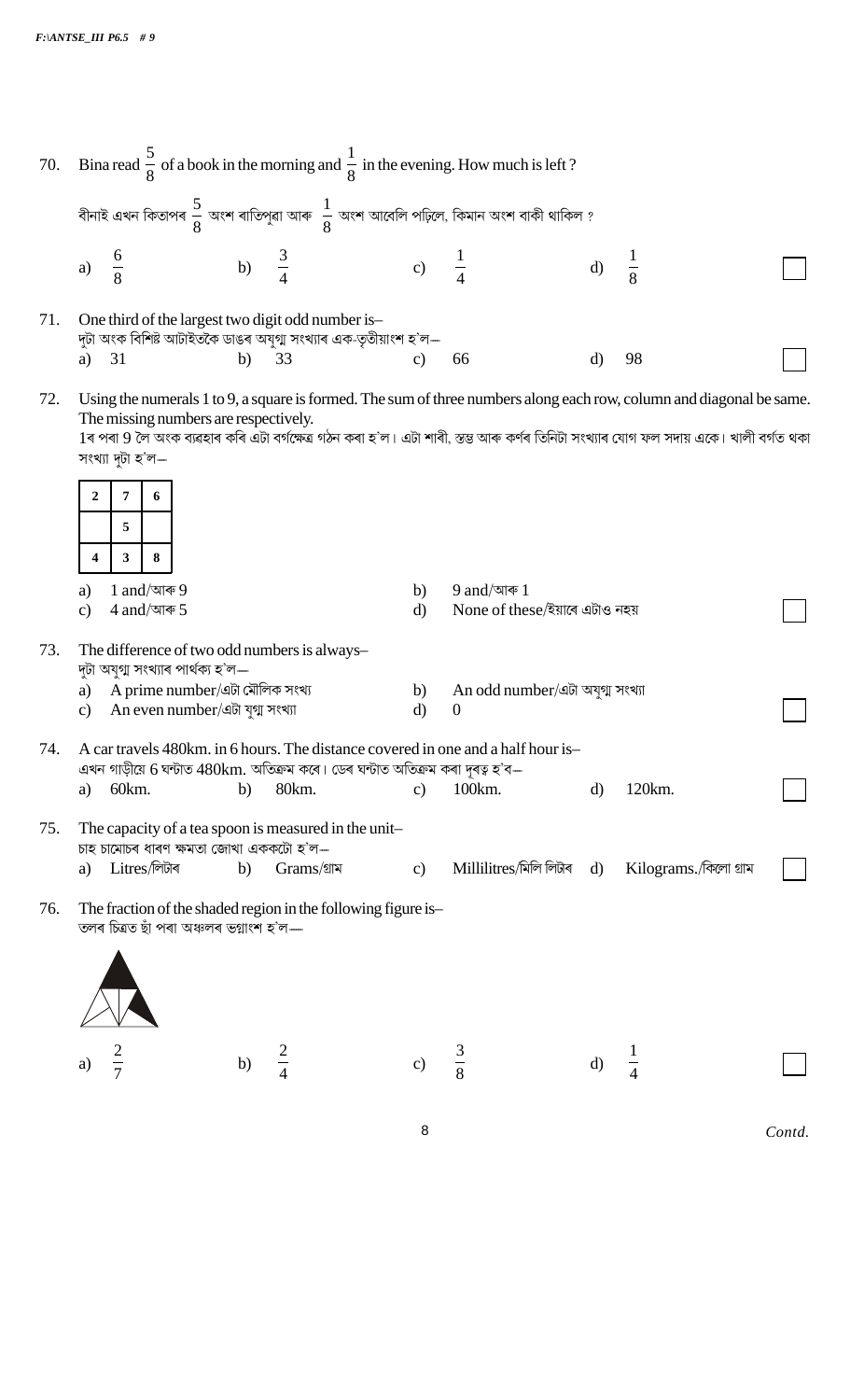| 77. | Two diameters of a circle can meet at-<br>এটা বৃত্তৰ দুডাল ব্যাসে কটাকটি কৰিব পাৰে—                                                                                        |                    |                                                                 |              |             |        |
|-----|----------------------------------------------------------------------------------------------------------------------------------------------------------------------------|--------------------|-----------------------------------------------------------------|--------------|-------------|--------|
|     | a) One point/এটা বিন্দুত<br>Three points/তিনিটা বিন্দুত<br>$\mathbf{c}$                                                                                                    | b)<br>$\mathbf{d}$ | Two points/দুটা বিন্দুত<br>They never meet/কেতিয়াও কটাকটি নকৰে |              |             |        |
| 78. | Mary watches TV everyday from 7:40pm. to 8:25pm. How many minutes does she watch TV?<br>মেৰিয়ে সদায় 7:40pm. ৰ পৰা $8:25$ pm. বজালৈ টিভি চায়। তাই কিমান সময় টিভি চায় ? |                    |                                                                 |              |             |        |
|     | 25min<br>40min.<br>b)<br>a)                                                                                                                                                | $\mathbf{c}$       | 45min                                                           | $\mathbf{d}$ | 65min.      |        |
| 79. | $35kg. 325g. - 14kg. 875g. = ?$<br>20kg. 550g. b) 21kg. 450g.<br>a)                                                                                                        | $\mathbf{c})$      | 20kg. 450g.                                                     | d)           | 20kg. 550g. |        |
| 80. | In the following number line the point S represents-<br>তলৰ সংখ্যা ৰেখাত S বিন্দু য়ে প্ৰদৰ্শন কৰে—                                                                        |                    |                                                                 |              |             |        |
|     | 0 $\frac{1}{4}$ $\frac{2}{4}$<br>0 P Q R S T                                                                                                                               |                    |                                                                 |              |             |        |
|     | $rac{5}{4}$<br>b)<br>a)                                                                                                                                                    | $\mathbf{c}$       | $\mathbf{1}$                                                    | $\mathbf{d}$ | $rac{5}{8}$ |        |
| 81. | In a leap year, the last day of February has-<br>এটা অধিবৰ্ষৰ ফেব্ৰুৱাৰী মাহৰ শেষৰ দিনটোত আছে—                                                                             |                    |                                                                 |              |             |        |
|     | 28hrs.<br>a)<br>24hrs.<br>$\mathbf{c}$                                                                                                                                     | b)<br>$\mathbf{d}$ | 29hrs.<br>None of these/ইয়াৰে এটাও নহয়                        |              |             |        |
| 82. | The cost of 2 pens is Rs. 12. The cost of 2 dozen pens is-<br>$2$ টা কলমৰ দাম $12$ টকা হ'লে $2$ ডজন কলমৰ দাম হ'ব $-$                                                       |                    |                                                                 |              |             |        |
|     | Rs. 72<br>Rs. 144<br>b)<br>a)                                                                                                                                              | $\mathbf{c}$       | Rs. 288                                                         | $\mathbf{d}$ | Rs. 120     |        |
| 83. | The number of vertices in a cuboid is-<br>এটা আয়তীয় ঘনকৰ শীৰ্ষবিন্দুৰ সংখ্যা হ'ল—                                                                                        |                    |                                                                 |              |             |        |
|     | 6<br>$\overline{4}$<br>b)<br>a)                                                                                                                                            | $\mathbf{c}$       | 8                                                               | $\mathbf{d}$ | 10          |        |
| 84. | When three numbers are multiplied grouping them in any order, the product is always-<br>তিনিটা সংখ্যা যিকোনো ক্ৰমত গ্ৰুপত সজাই পূৰণ কৰিলে, পূৰণফলটো সদায়–                 |                    |                                                                 |              |             |        |
|     | Same/একে<br>b)<br>a)                                                                                                                                                       | $\mathbf{c}$       | Different/ख्रि                                                  |              |             |        |
|     | None of these/ইয়াৰে এটাও নহয়<br>$\mathbf{d}$                                                                                                                             |                    |                                                                 |              |             |        |
| 85. | Number of sheets in a ream is-<br>এক ৰীমত কিমান খিলা কাগজ থাকে?                                                                                                            |                    |                                                                 |              |             |        |
|     | 50<br>25<br>b)<br>a)                                                                                                                                                       | $\mathbf{c})$      | 100                                                             | $\rm d$      | 500         |        |
| 86. | Which of the following geometrical figure has only one end point?<br>তলৰ কোনটো জামিতীয় চিত্ৰৰ মাত্ৰ এটা প্ৰান্ত বিন্দু আছে—                                               |                    |                                                                 |              |             |        |
|     | Line segment/ৰেখা খণ্ড<br>a)<br>$Ray$ /ৰশ্মি<br>$\mathbf{c})$                                                                                                              | b)<br>$\mathbf{d}$ | Straight line/সৰল ৰেখা<br>None of these/ইয়াৰে এটাও নহয়        |              |             |        |
|     |                                                                                                                                                                            |                    |                                                                 |              |             |        |
|     |                                                                                                                                                                            | 9                  |                                                                 |              |             | Contd. |
|     |                                                                                                                                                                            |                    |                                                                 |              |             |        |
|     |                                                                                                                                                                            |                    |                                                                 |              |             |        |
|     |                                                                                                                                                                            |                    |                                                                 |              |             |        |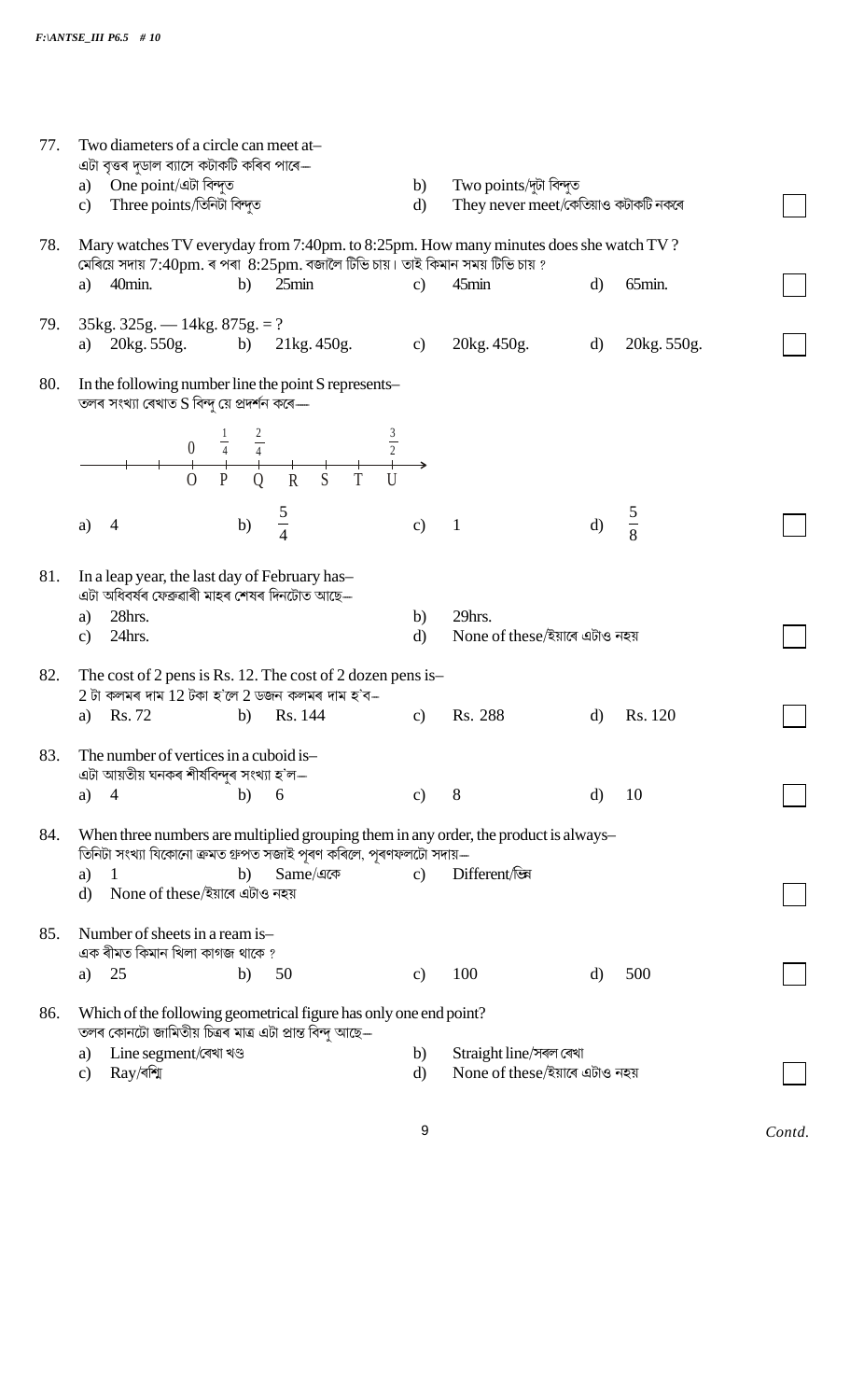| 87. | The figure which is not divided into four equal parts is-<br>তলৰ কোনটো চিত্ৰ চাৰিটা সমান অংশত বিভক্ত হোৱা নাই—                                                                                      |                       |           |                    |                                               |              |                |  |
|-----|-----------------------------------------------------------------------------------------------------------------------------------------------------------------------------------------------------|-----------------------|-----------|--------------------|-----------------------------------------------|--------------|----------------|--|
|     | a)                                                                                                                                                                                                  | $\mathbf{b}$          |           | $\mathbf{c})$      |                                               | $\rm d$      |                |  |
| 88. | Equivalent fractions have same-                                                                                                                                                                     |                       |           |                    |                                               |              |                |  |
|     | Numerator/লব<br>a)<br>Value/মান<br>$\mathbf{c}$                                                                                                                                                     |                       |           | b)<br>$\mathbf{d}$ | Denominator<br>None of these/ইয়াৰে এটাও নহয় |              |                |  |
| 89. | Bimal bought 15 eggs. He broke 3 of them on his way home. What fraction of eggs he brought home?<br>বিমলে 15 টা কণী কিনিলে আৰু তাৰে 3 টা ঘৰলৈ আহোতে ৰাস্তাত ভাঙিল। তেওঁ কণীৰ কিমান অংশ ঘৰলৈ আনিলে ? |                       |           |                    |                                               |              |                |  |
|     | 12<br>a)                                                                                                                                                                                            | $\frac{12}{18}$<br>b) |           | c)                 | $\frac{15}{18}$                               | $\mathbf{d}$ | $\frac{8}{10}$ |  |
| 90. | A football has the shape of a-<br>ফুটবলৰ আকৃতি হ'ল—                                                                                                                                                 |                       |           |                    |                                               |              |                |  |
|     | a) Circle/বৃত্ত                                                                                                                                                                                     | b)                    | Cone/শঙ্গ | $\mathbf{c}$       | Sphere/গোলক                                   | d)           | Cylinder/pet   |  |
| 91. | The sum of the face values of 5 in the number 405325 is-<br>$405325$ ত থকা 5 ৰ লিখিত মানৰ সমষ্টি হ'ল—                                                                                               |                       |           |                    |                                               |              |                |  |
|     | $\overline{0}$<br>a)                                                                                                                                                                                | 10<br>b)              |           | $\mathbf{c}$       | 5005                                          | $\rm d$      | 505            |  |
| 92. | If the quotient is 57 and the divisor is 7, what is the dividend?<br>ভাগফল 57 আৰু ভাজক 7 হ'লে ভাজ্য হ'ব—                                                                                            |                       |           |                    |                                               |              |                |  |
|     | 339<br>a)<br>391<br>$\mathbf{c})$                                                                                                                                                                   |                       |           | b)<br>$\mathbf{d}$ | 939<br>None of these/ইয়াৰে এটাও নহয়         |              |                |  |
| 93. | Two-fifth of two kilograms equals to-<br>দৃই কিলোগ্ৰামৰ দুই পঞ্চমাংশ হ'ল–                                                                                                                           |                       |           |                    |                                               |              |                |  |
|     | 400g.<br>a)                                                                                                                                                                                         | b)<br>200g.           |           | $\mathbf{c})$      | 800g.                                         | $\rm d)$     | 1000g.         |  |
| 94. | The largest fraction from the following is-<br>তলৰ কোনটো আটাইতকৈ ডাঙৰ ভগ্নাংশ–                                                                                                                      |                       |           |                    |                                               |              |                |  |
|     | 3<br>a)                                                                                                                                                                                             | b)                    |           | $\mathbf{c}$       | $\mathbf{1}$                                  | $\mathbf{d}$ | $\frac{1}{10}$ |  |
| 95. | The simplified value of $96$ of $4 \div 8 \div (13-5) \times 2$ is-<br>$96$ ৰ $4 \div 8 \div (13 - 5) \times 2$ সৰলীকৃত মান হ'ল-                                                                    |                       |           |                    |                                               |              |                |  |
|     | 1<br>a)<br>None of these/ইয়াৰে এটাও নহয়<br>d)                                                                                                                                                     | b)<br>3               |           | $\mathbf{c})$      | 4                                             |              |                |  |
| 96. | Three tens less than $25 \times 6$ is-<br>$25 \times 6$ তকৈ তিনি দশ কিমান সৰু ?                                                                                                                     |                       |           |                    |                                               |              |                |  |
|     | 150<br>a)                                                                                                                                                                                           | b)<br>130             |           | $\mathbf{c})$      | 120                                           | d)           | 140            |  |
|     |                                                                                                                                                                                                     |                       |           |                    |                                               |              |                |  |